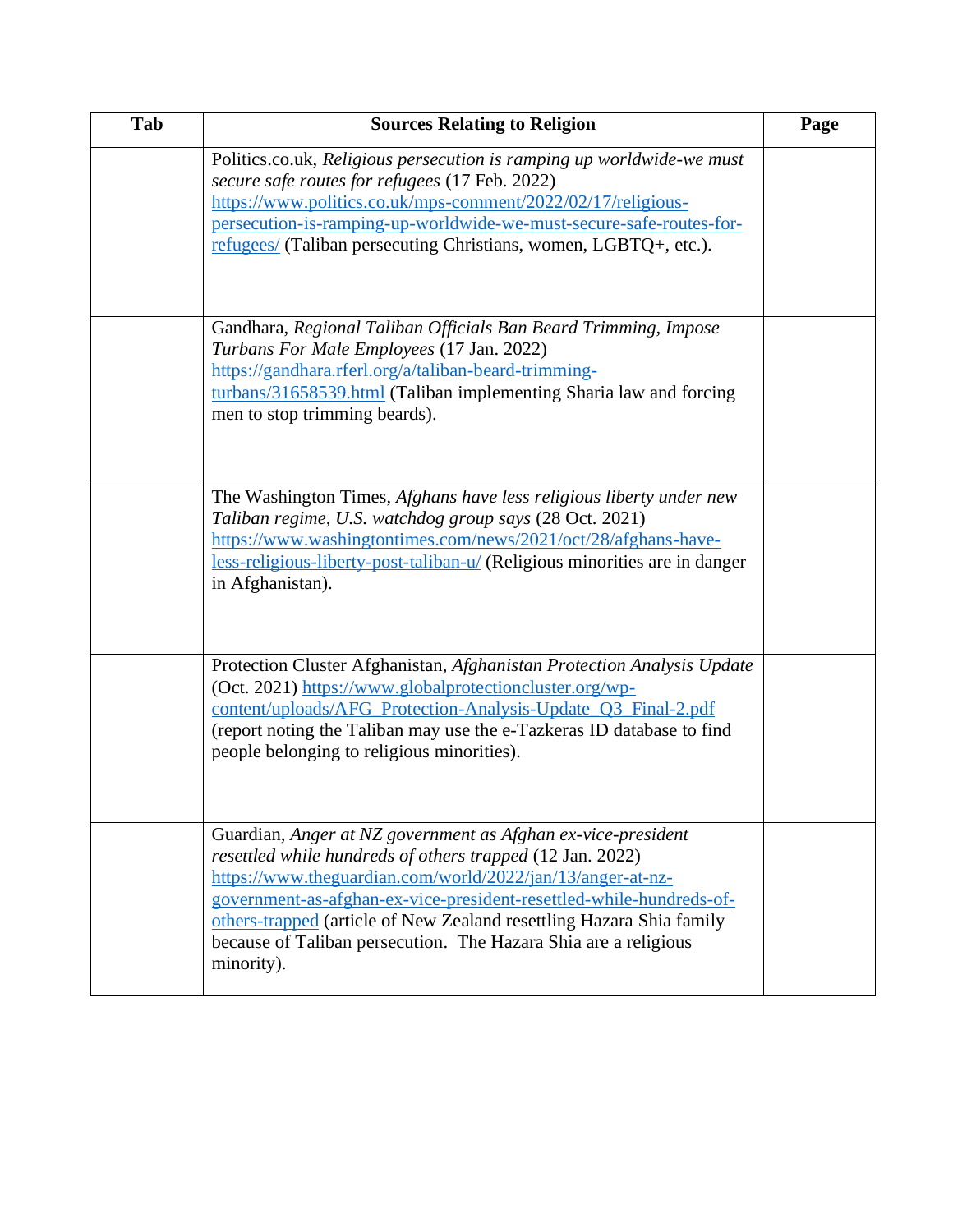| Human Rights Watch, Afghanistan Events of 2021<br>https://www.hrw.org/world-report/2022/country-chapters/afghanistan<br>(report highlighting the Taliban's forced evictions of Hazara Shia<br>people).                                                                                                                                                                 |  |
|------------------------------------------------------------------------------------------------------------------------------------------------------------------------------------------------------------------------------------------------------------------------------------------------------------------------------------------------------------------------|--|
| Catholic News Service, Catholic refugees from Afghanistan in<br>'purgatory' waiting for visas (11 Jan. 2022)<br>https://www.catholicnews.com/update-catholic-refugees-from-<br>afghanistan-in-purgatory-waiting-for-visas/ (article highlighting the<br>dangers a Catholic family in Afghanistan face under the Taliban).                                              |  |
| <b>Sources Relating to Women</b>                                                                                                                                                                                                                                                                                                                                       |  |
| The Danish Ministry of Immigration and Integration, Afghanistan:<br>Recent developments in the security situation, impact on civilian and<br>targeted individuals (Sep. 2021)<br>https://www.ecoi.net/en/file/local/2060188/Afghanistan_Targetedindiv_<br><b>FINAL.pdf</b> (article reporting updates effects of recent changes in<br>Afghanistan on women and girls). |  |
| DW, Afghanistan: UN pressures Taliban over missing women's activists<br>(22 Jan. 2022) https://www.dw.com/en/afghanistan-un-pressures-<br>taliban-over-missing-womens-activists/a-60524065?maca=en-EMail-<br>sharing (article reporting on two women activists who were allegedly<br>abducted by the Taliban).                                                         |  |
| Human Rights Watch, Afghan Women's Rights Activist Forcibly<br>Disappeared (24 Jan. 2022)<br>https://www.hrw.org/news/2022/01/24/afghan-womens-rights-activists-<br>forcibly-disappeared (article reporting on the two women activists who<br>were allegedly abducted by the Taliban).                                                                                 |  |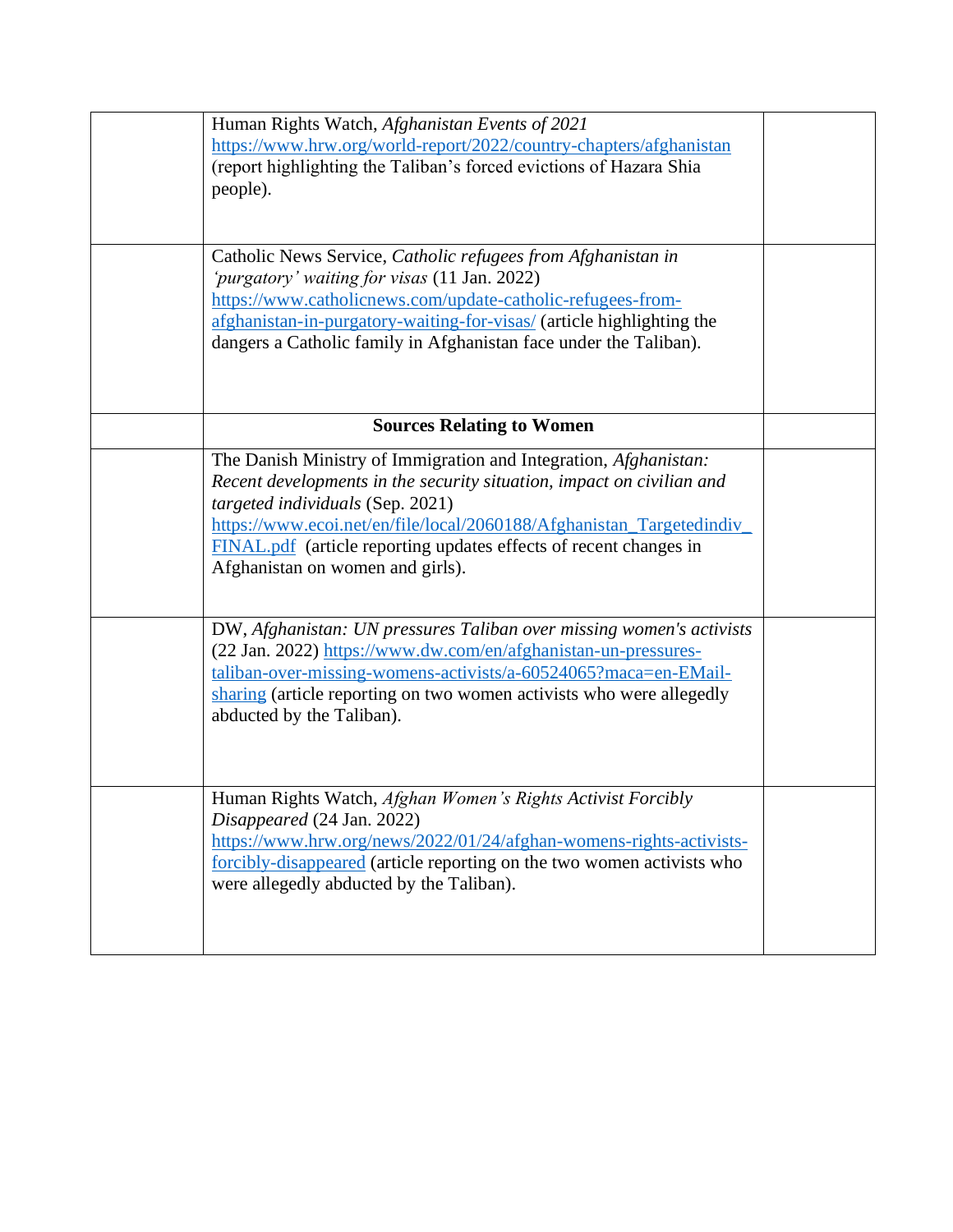| Human Rights Watch, Afghanistan Events of 2021                         |  |
|------------------------------------------------------------------------|--|
| https://www.hrw.org/world-report/2022/country-chapters/afghanistan.    |  |
|                                                                        |  |
| "The Taliban also searched out high-profile women and denied them      |  |
| freedom of movement outside their homes."                              |  |
|                                                                        |  |
|                                                                        |  |
|                                                                        |  |
|                                                                        |  |
| <b>Sources Relating to LGBTQ</b>                                       |  |
| Human Rights Watch, LGBT People in Afghanistan After the Taliban       |  |
| Takeover (26 Jan. 2022) https://www.hrw.org/report/2022/01/26/even-    |  |
| if-you-go-skies-well-find-you/lgbt-people-afghanistan-after-taliban-   |  |
|                                                                        |  |
| takeover (report outlining the Taliban's threats and abuse toward      |  |
| LGBTQ individuals in Afghanistan).                                     |  |
|                                                                        |  |
|                                                                        |  |
|                                                                        |  |
| Catholic News Service, Catholic refugees from Afghanistan in           |  |
| 'purgatory' waiting for visas (11 Jan. 2022)                           |  |
| https://www.catholicnews.com/update-catholic-refugees-from-            |  |
| afghanistan-in-purgatory-waiting-for-visas/ (article including a quote |  |
| from LGBTQ activist who was threatened by the Taliban).                |  |
|                                                                        |  |
|                                                                        |  |
|                                                                        |  |
| <b>Sources Relating to Human Rights</b>                                |  |
|                                                                        |  |
| UNAMA, Briefing by Special Representative Deborah Lyons to the         |  |
| Security Council (26 Jan. 2022) https://unama.unmissions.org/briefing- |  |
| special-representative-deborah-lyons-security-council-10 (Briefing to  |  |
| the UN Security Council noting the Taliban's human rights violations). |  |
|                                                                        |  |
|                                                                        |  |
|                                                                        |  |
|                                                                        |  |
| <b>Sources Related to Journalists</b>                                  |  |
|                                                                        |  |
| Human Rights Watch, Afghanistan Events of 2021                         |  |
| https://www.hrw.org/world-report/2022/country-chapters/afghanistan     |  |
| (report noting the Taliban's detention and beatings of journalists).   |  |
|                                                                        |  |
|                                                                        |  |
|                                                                        |  |
|                                                                        |  |
|                                                                        |  |
|                                                                        |  |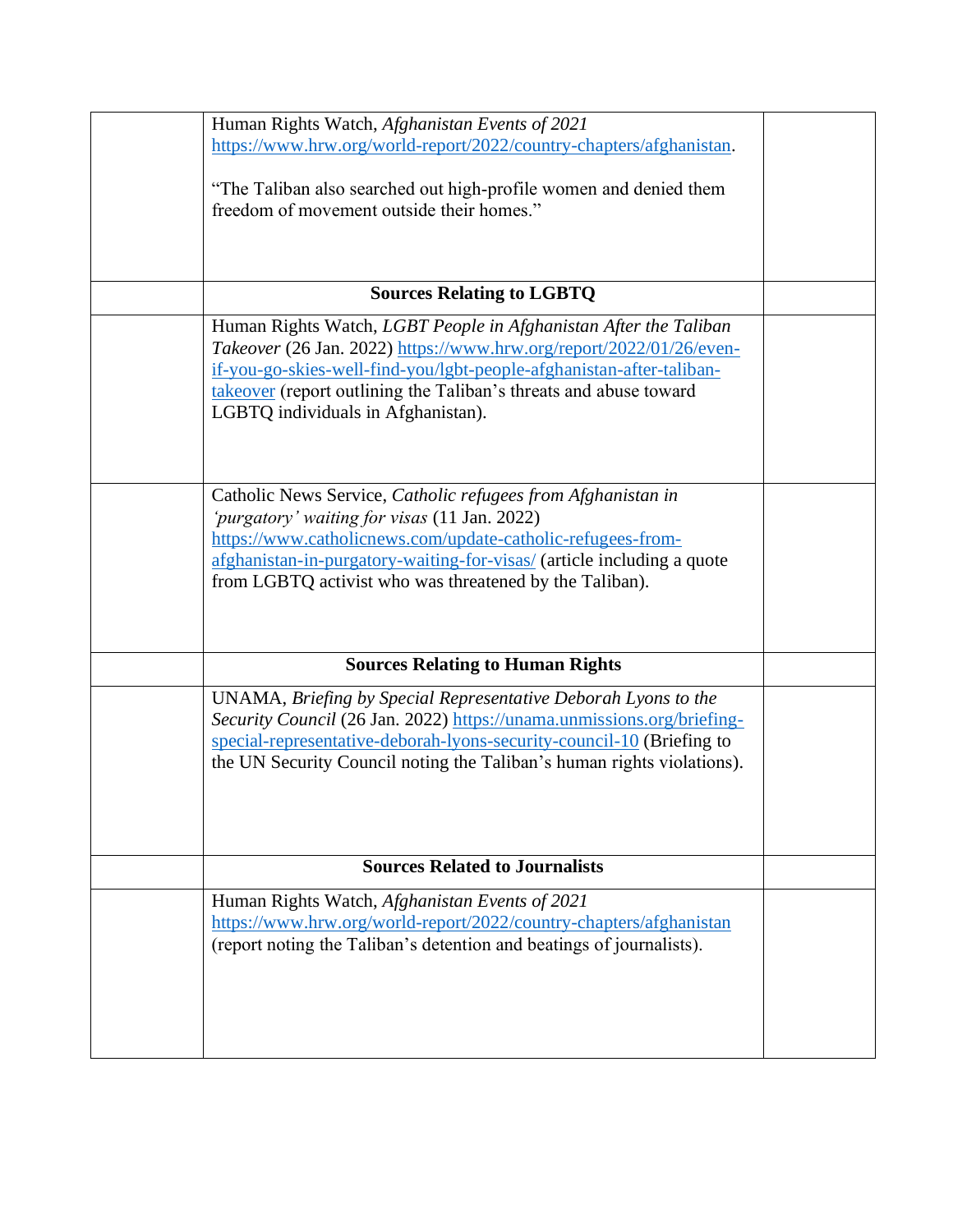| Committee to Protect Journalists, Unidentified man attacks Afghan<br>journalist Noor Mohammad Hashemi in Kabul (12 Jan. 2022)<br>https://cpj.org/2022/01/unidentified-man-attacks-afghan-journalist-noor-<br>mohammad-hashemi-in-kabul/ (article describing the attack of an<br>Afghan journalist by an unidentified man).                                                             |  |
|----------------------------------------------------------------------------------------------------------------------------------------------------------------------------------------------------------------------------------------------------------------------------------------------------------------------------------------------------------------------------------------|--|
| Committee to Protect Journalists, Unidentified man attacks Afghan<br>journalist Noor Mohammad Hashemi in Kabul (12 Jan. 2022)<br>https://cpj.org/2022/01/unidentified-man-attacks-afghan-journalist-noor-<br>mohammad-hashemi-in-kabul/ (article reporting the Taliban's detention<br>of Afghan journalists).                                                                          |  |
| <b>Sources Related to Scholars</b>                                                                                                                                                                                                                                                                                                                                                     |  |
| Science.org, Afghan scholars find a warm welcome in Rwanda (4 Jan.<br>2022) https://www.science.org/content/article/afghan-scholars-find-<br>warm-welcome-rwanda (article about scholars hunted by the Taliban).                                                                                                                                                                       |  |
| <b>Sources Related to Dissenters</b>                                                                                                                                                                                                                                                                                                                                                   |  |
| Wall Street Journal, Taliban Detain Prominent Critic, Intensifying the<br>Crackdown on Dissent in Afghanistan (9 Jan. 2022)<br>https://www.wsj.com/articles/taliban-detain-prominent-critic-<br>intensifying-crackdown-on-dissent-in-afghanistan-<br>11641744527?reflink=share_mobilewebshare (article describing<br>multiple incidents of Taliban critics being beaten and detained). |  |
| Amnesty International, Afghanistan: The Taliban must immediately<br>release Professor Faizullah Jalal (10 Jan 2022)<br>https://www.amnesty.org/en/latest/news/2022/01/taliban-must-release-<br>professor-faizullah-jalal/ (article reporting the detention of university<br>professor and Taliban critic).                                                                             |  |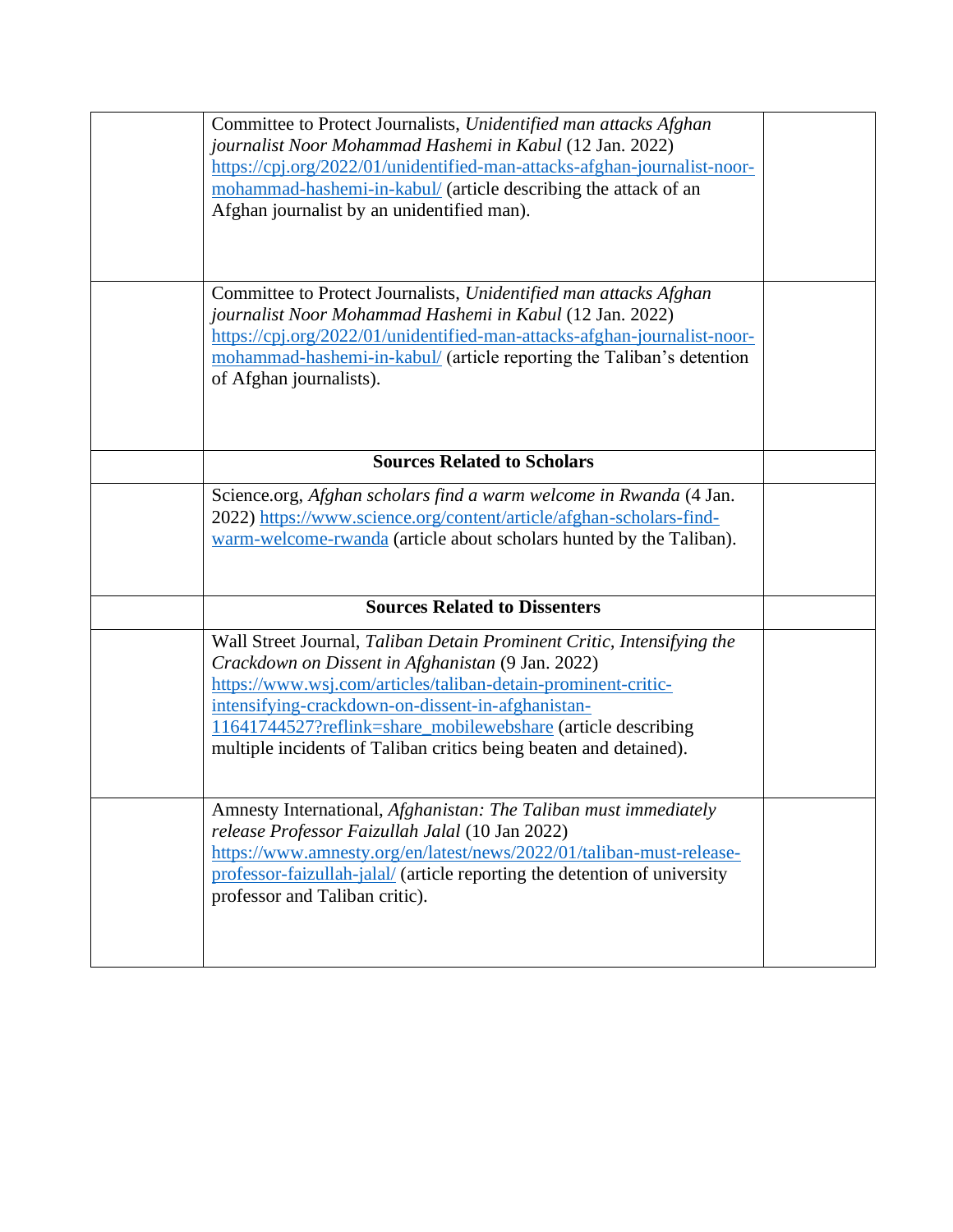| Tab | <b>Summary of Sources on Religion</b>                                                                                                                                                                                                                                                                                                                                                                                      | Page |
|-----|----------------------------------------------------------------------------------------------------------------------------------------------------------------------------------------------------------------------------------------------------------------------------------------------------------------------------------------------------------------------------------------------------------------------------|------|
|     | Politics.co.uk, Religious persecution is ramping up worldwide-we must<br>secure safe routes for refugees (17 Feb. 2022)<br>https://www.politics.co.uk/mps-comment/2022/02/17/religious-<br>persecution-is-ramping-up-worldwide-we-must-secure-safe-routes-for-                                                                                                                                                             |      |
|     | refugees/ (Taliban persecuting Christians, women, LGBTQ+, etc.).                                                                                                                                                                                                                                                                                                                                                           |      |
|     | "Her father was taken, tortured and executed. A few months later, her<br>brother was also taken and never seen or heard from again. Zabi and her<br>mother fled to another country after the Taliban takeover and they<br>survive amidst total uncertainty – the prospect of return impossible in a<br>state where women have no social, financial or legal autonomy. Their<br>crime? Zabi and her family are Christians." |      |
|     | "Afghanistan is now recognised by the Open Doors World Watch List<br>as the most dangerous place in the world to be a Christian."                                                                                                                                                                                                                                                                                          |      |
|     | "The Taliban are actively hunting down Christian converts to<br>'eliminate' them."                                                                                                                                                                                                                                                                                                                                         |      |
|     | Gandhara, Regional Taliban Officials Ban Beard Trimming, Impose<br>Turbans For Male Employees (17 Jan. 2022)<br>https://gandhara.rferl.org/a/taliban-beard-trimming-<br>turbans/31658539.html (Taliban implementing Sharia law and forcing<br>men to stop trimming beards).                                                                                                                                                |      |
|     | The Washington Times, Afghans have less religious liberty under new<br>Taliban regime, U.S. watchdog group says (28 Oct. 2021)<br>https://www.washingtontimes.com/news/2021/oct/28/afghans-have-<br>less-religious-liberty-post-taliban-u/ (Religious minorities are in danger<br>in Afghanistan).                                                                                                                         |      |
|     | Protection Cluster Afghanistan, Afghanistan Protection Analysis Update<br>(Oct. 2021) https://www.globalprotectioncluster.org/wp-<br>content/uploads/AFG_Protection-Analysis-Update_Q3_Final-2.pdf.                                                                                                                                                                                                                        |      |
|     | "With the electronic database for the 'e-Tazkeras' ID holding data<br>pertaining to the religion of individuals, there is a fear that these<br>databases will be used by the Taliban to identify persons belonging to<br>religious minorities."                                                                                                                                                                            |      |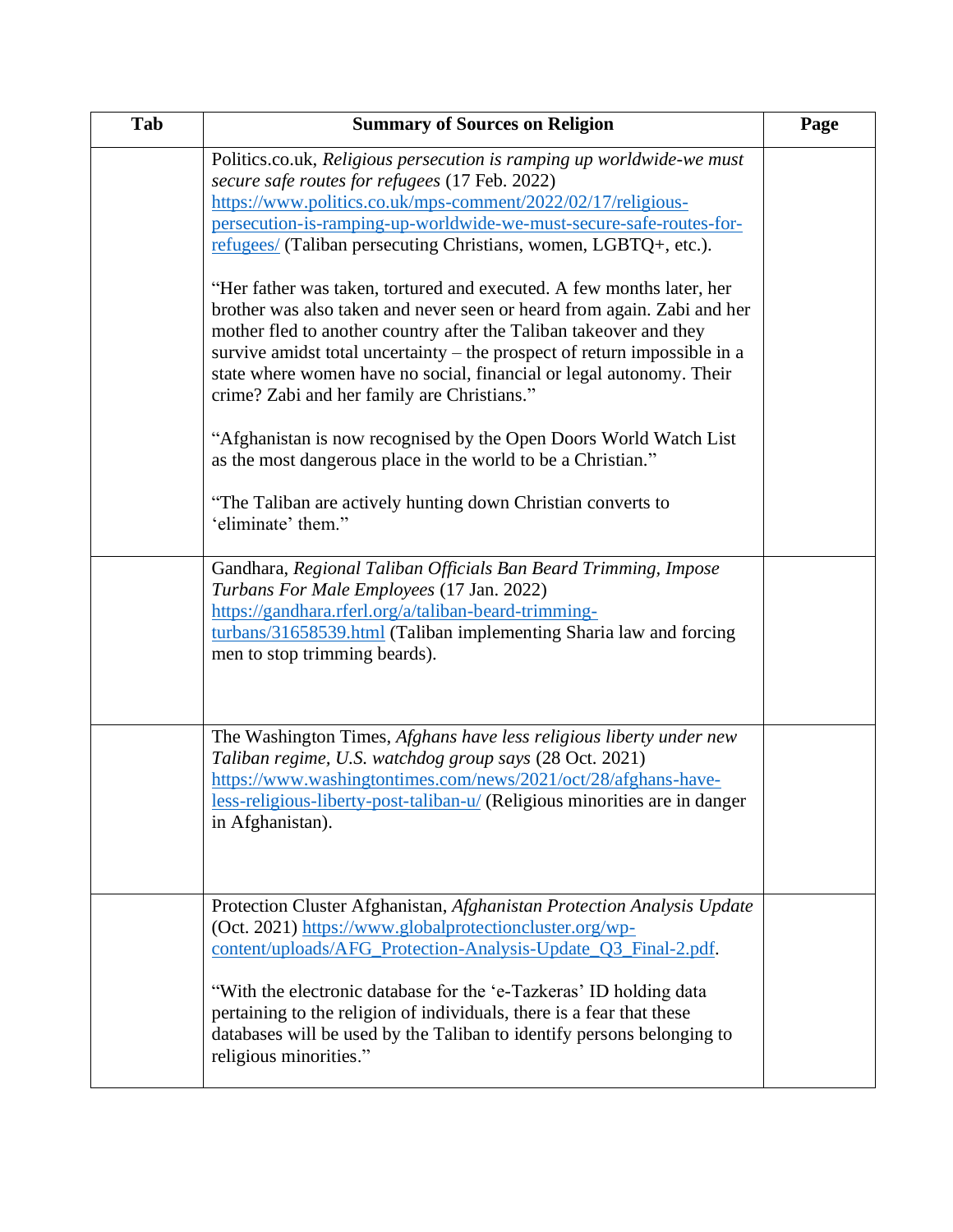| Guardian, Anger at NZ government as Afghan ex-vice-president                                              |  |
|-----------------------------------------------------------------------------------------------------------|--|
| resettled while hundreds of others trapped (12 Jan. 2022)                                                 |  |
| https://www.theguardian.com/world/2022/jan/13/anger-at-nz-                                                |  |
| government-as-afghan-ex-vice-president-resettled-while-hundreds-of-<br>others-trapped.                    |  |
|                                                                                                           |  |
|                                                                                                           |  |
| "Assadullah Nazari, president of New Zealand's Hazara Afghan                                              |  |
| Association, said he supported Danish's resettlement but noted there                                      |  |
| were hundreds of Hazara still at risk in Afghanistan who want visas.                                      |  |
| 'To see that they are still there and suffering – that the Taliban are                                    |  |
| killing them"                                                                                             |  |
|                                                                                                           |  |
| Human Rights Watch, Afghanistan Events of 2021                                                            |  |
| https://www.hrw.org/world-report/2022/country-chapters/afghanistan.                                       |  |
| "In the largest of these expulsions, in September, hundreds of Hazara                                     |  |
| families from the Gizab district of Uruzgan province and neighboring                                      |  |
| districts of Daykundi province were forced to abandon their homes and                                     |  |
| flee."                                                                                                    |  |
|                                                                                                           |  |
| Catholic News Service, Catholic refugees from Afghanistan in                                              |  |
| 'purgatory' waiting for visas (11 Jan. 2022)                                                              |  |
| https://www.catholicnews.com/update-catholic-refugees-from-                                               |  |
| afghanistan-in-purgatory-waiting-for-visas/.                                                              |  |
| "There were times when, according to Pfeifle, the Taliban would                                           |  |
| approach them and ask, 'Who are you? Are you Muslim?' 'And they                                           |  |
| would have to lie and say they were, which goes against my Christian                                      |  |
| upbringing," he said."                                                                                    |  |
|                                                                                                           |  |
| "Despite a series of middle-of-the-night escapes from one safe house to                                   |  |
| another, the Taliban broke into one safe house. Kelley said they beat up                                  |  |
| the Christians but let the 80-year-old go. The active-duty military couple                                |  |
| told them the gay man was their son."                                                                     |  |
| <b>Summary of Sources on Women</b>                                                                        |  |
|                                                                                                           |  |
| The Danish Ministry of Immigration and Integration, Afghanistan:                                          |  |
| Recent developments in the security situation, impact on civilian and<br>targeted individuals (Sep. 2021) |  |
| https://www.ecoi.net/en/file/local/2060188/Afghanistan_Targetedindiv_                                     |  |
| FINAL.pdf                                                                                                 |  |
|                                                                                                           |  |
|                                                                                                           |  |
| "According to UNAMA, the women were targeted either due to their                                          |  |
| professional affiliation, because they were accused of supporting the                                     |  |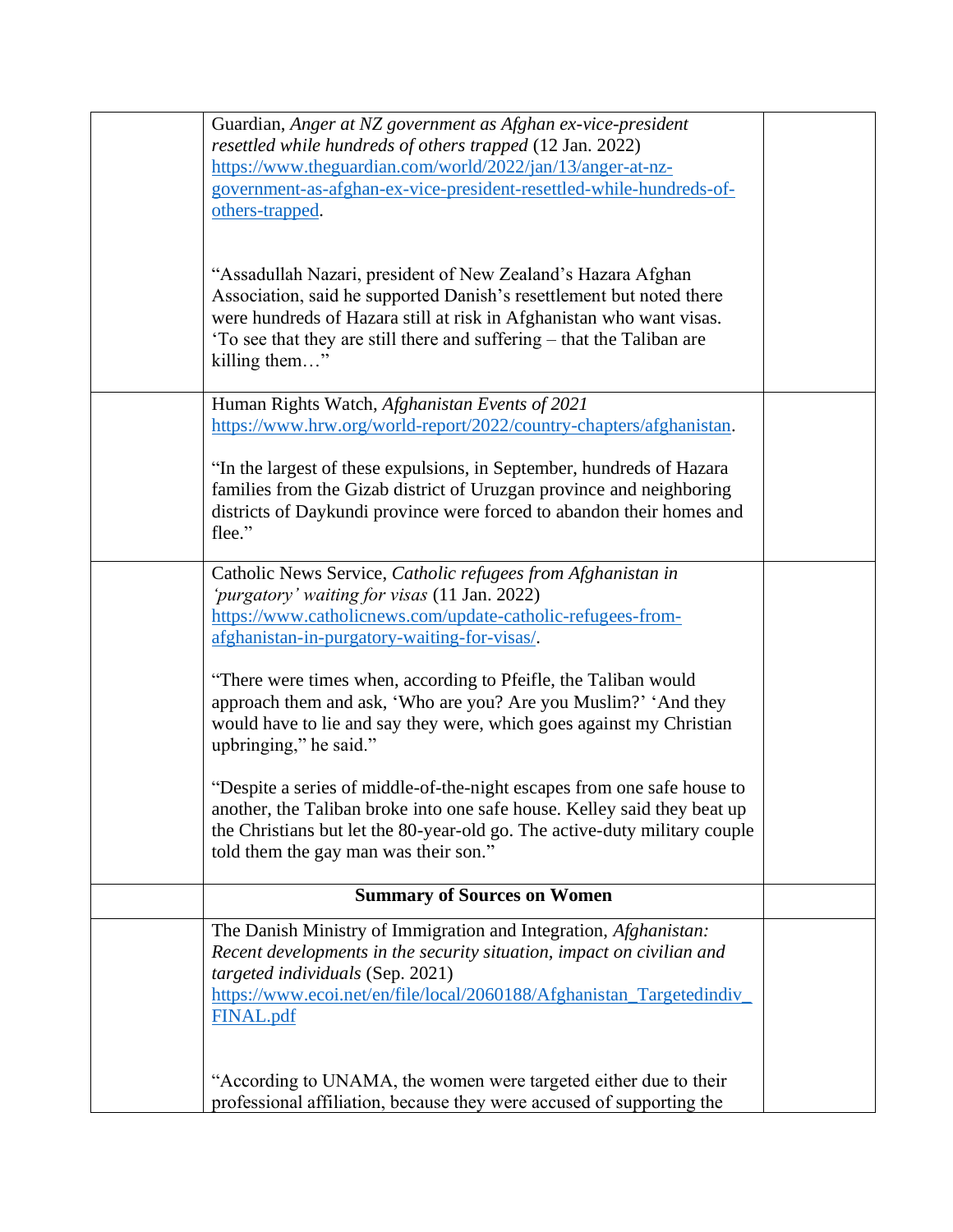| former government or ANDSF, spying for ANDSF, or because they            |  |
|--------------------------------------------------------------------------|--|
| were accused by the Taliban of 'immoral conduct' such as adultery."      |  |
|                                                                          |  |
| Includes recent target attacks against women on pg. 19                   |  |
|                                                                          |  |
| "In the wake of the Taliban takeover, the UN Human Rights Special        |  |
| Rapporteurs have also expressed concerns regarding the safety of         |  |
| journalists, human rights defenders and civil rights activist as the     |  |
|                                                                          |  |
| insurgents prepare to govern the country. SER advised that Taliban       |  |
| perceive human rights defenders as an extension of the American          |  |
| presence in the country because they find that the idea of human rights  |  |
| undermine the principles of Islam."                                      |  |
|                                                                          |  |
| Includes list of recent target attacks against human rights defenders on |  |
| pg. 24                                                                   |  |
|                                                                          |  |
|                                                                          |  |
| Human Rights Watch, Afghanistan Events of 2021                           |  |
| https://www.hrw.org/world-report/2022/country-chapters/afghanistan.      |  |
|                                                                          |  |
| "The Taliban also searched out high-profile women and denied them        |  |
|                                                                          |  |
| freedom of movement outside their homes."                                |  |
|                                                                          |  |
|                                                                          |  |
| DW, Afghanistan: UN pressures Taliban over missing women's activists     |  |
|                                                                          |  |
| (22 Jan. 2022) https://www.dw.com/en/afghanistan-un-pressures-           |  |
| taliban-over-missing-womens-activists/a-60524065?maca=en-EMail-          |  |
| sharing                                                                  |  |
|                                                                          |  |
| "The United Nations said it was concerned about the disappearance of     |  |
| two Afghan women's rights activists. Taman Zaryabi Paryani and           |  |
| Parawana Ibrahimkhel were reportedly abducted from their homes by        |  |
| the Taliban on Wednesday night."                                         |  |
|                                                                          |  |
| "One of the activists managed to film a harrowing video apparently       |  |
| from her home in Kabul. The video shows a visibly scared Paryani, as     |  |
| men claiming to be from the Taliban's intelligence department, pound     |  |
| on the front door."                                                      |  |
|                                                                          |  |
| Human Rights Watch, Afghan Women's Rights Activist Forcibly              |  |
| Disappeared (24 Jan. 2022)                                               |  |
| https://www.hrw.org/news/2022/01/24/afghan-womens-rights-activists-      |  |
| forcibly-disappeared                                                     |  |
|                                                                          |  |
|                                                                          |  |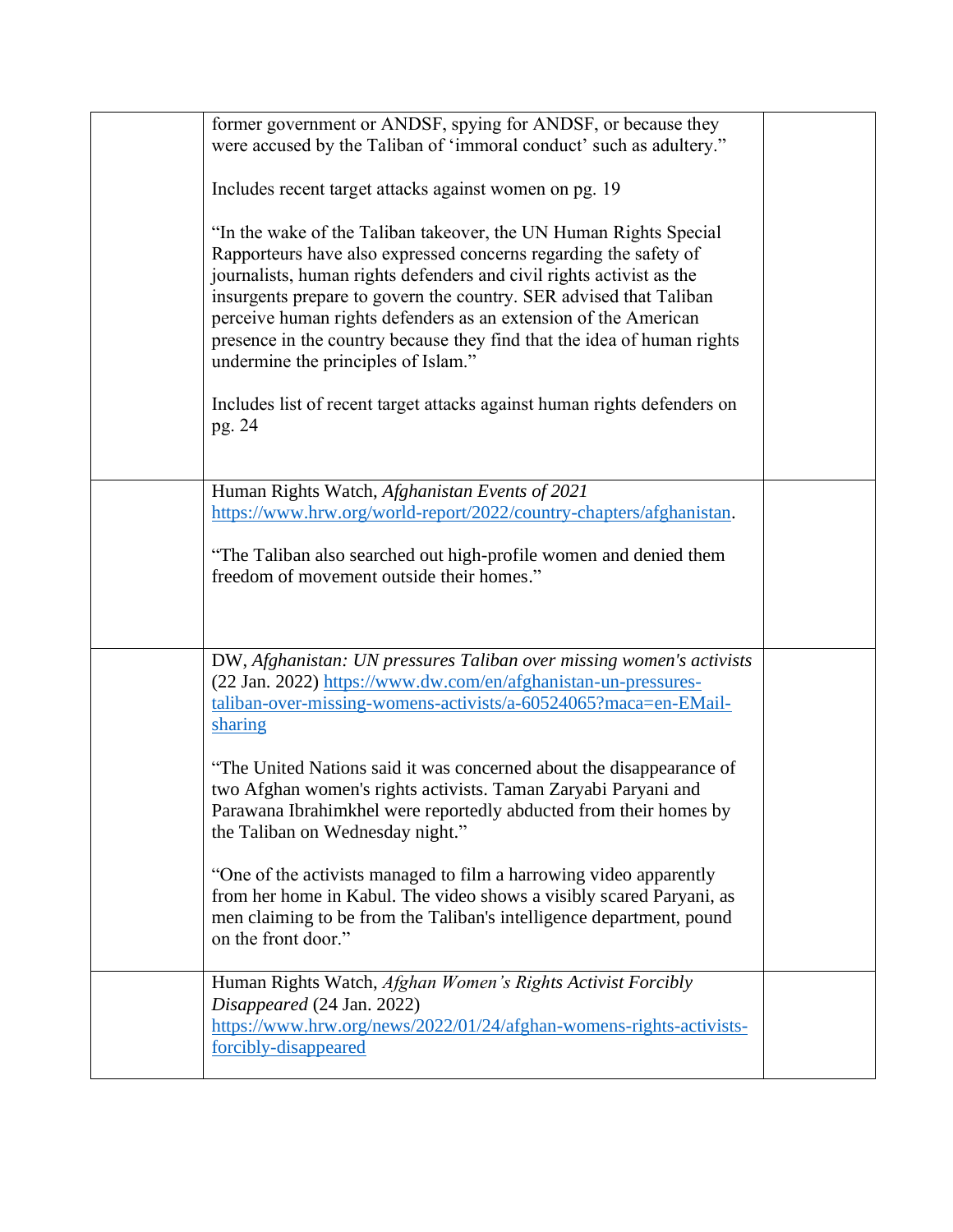| "On January 16, Paryani and Ibrahimkhel participated in a protest in       |  |
|----------------------------------------------------------------------------|--|
| Kabul against recent Taliban abuses of women protesters and other          |  |
| restrictions on women. Witnesses said that on the night of January 19,     |  |
| armed men claiming to be Taliban intelligence broke through the door       |  |
| of Paryani's home and took her away, along with three of her sisters.      |  |
| Paryani posted a video on social media of the moment before the men        |  |
| broke into her house. Ibrahimkhel was similarly abducted from her          |  |
| home and her whereabouts remain unknown."                                  |  |
|                                                                            |  |
| <b>Summary of Sources on LGBTQ</b>                                         |  |
| Human Rights Watch, LGBT People in Afghanistan After the Taliban           |  |
| Takeover (26 Jan. 2022) https://www.hrw.org/report/2022/01/26/even-        |  |
| if-you-go-skies-well-find-you/lgbt-people-afghanistan-after-taliban-       |  |
| takeover                                                                   |  |
|                                                                            |  |
| "Many of those interviewed reported being attacked, sexually assaulted,    |  |
| or directly threatened by members of the Taliban because of their sexual   |  |
| orientation or gender identity."                                           |  |
|                                                                            |  |
| "Some fled their homes from attacks by Taliban members or supporters       |  |
| pursuing them. Others watched as lives they had carefully built over the   |  |
| years disappeared overnight and found themselves at risk of being          |  |
| targeted at any time because of their sexual orientation or gender         |  |
| identity."                                                                 |  |
|                                                                            |  |
| "The Taliban have echoed the previous government's support for the         |  |
| criminalization of same-sex relations, with some of their leaders vowing   |  |
| to take a hard line against the rights of LGBT people. A Taliban           |  |
| spokesperson told Reuters in October, "LGBT That's against our             |  |
| Sharia [Islamic] law." A Taliban judge told the German tabloid Bild        |  |
| shortly before the fall of Kabul, "For homosexuals, there can only be      |  |
| two punishments: either stoning, or he must stand behind a wall that will  |  |
| fall down on him." A manual issued by the Taliban's Ministry of Vice       |  |
| and Virtue in 2020 states that religious leaders shall prohibit same-sex   |  |
| relations and that "strong allegations" of homosexuality shall be referred |  |
| to the ministry's district manager for adjudication and punishment."       |  |
|                                                                            |  |
| Includes interviews with LGBTQ identifying describing threats and          |  |
| abuses from the Taliban.                                                   |  |
|                                                                            |  |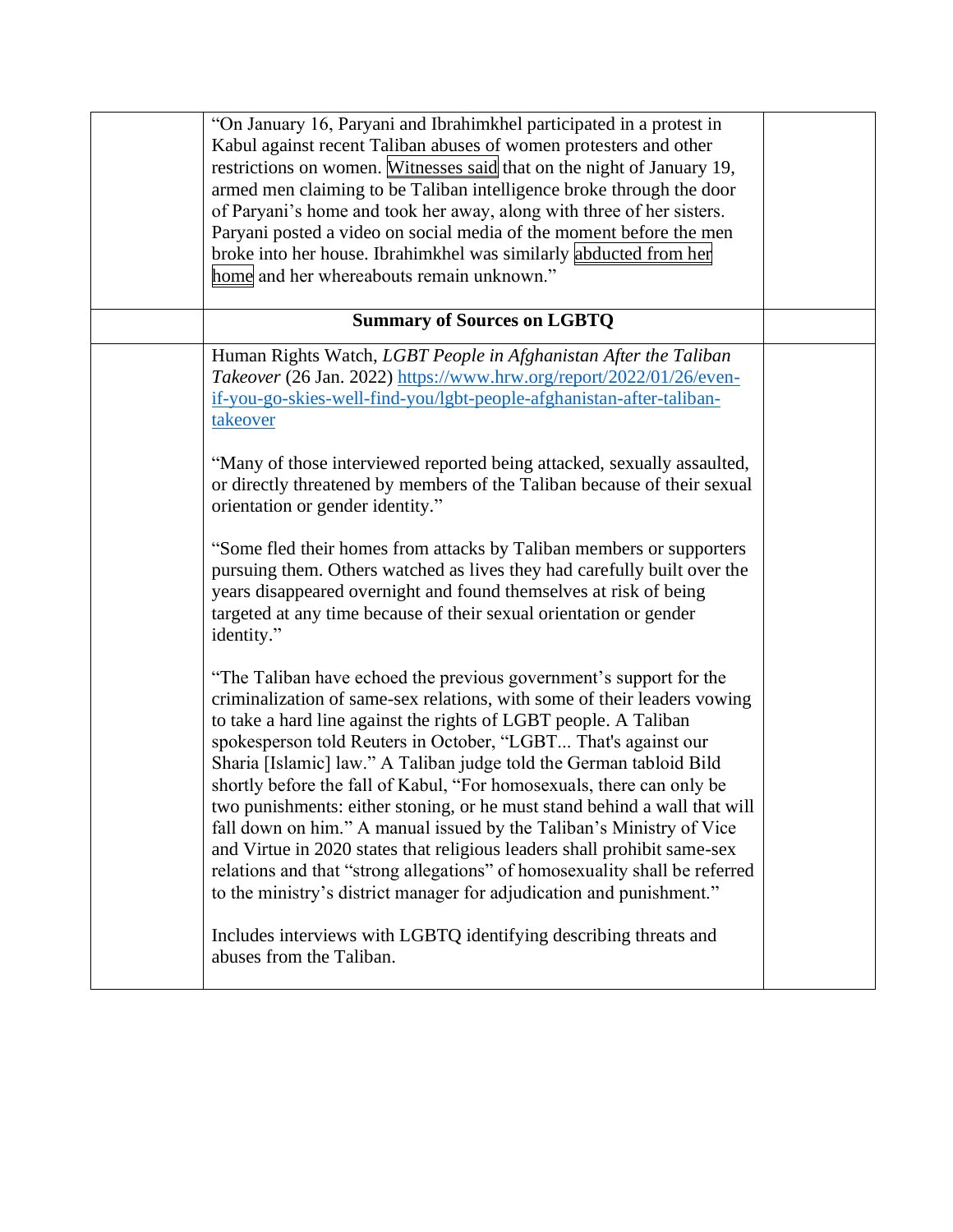| Catholic News Service, Catholic refugees from Afghanistan in<br>'purgatory' waiting for visas (11 Jan. 2022)<br>https://www.catholicnews.com/update-catholic-refugees-from-<br>afghanistan-in-purgatory-waiting-for-visas/.<br>"Around the same time, she got a call from an LGBTQ activist in<br>Afghanistan who would have been marked for certain death due to his<br>sexual orientation. So Kelley put him with the Afghan Catholic family.<br>But that wasn't the end of it."                                                                                                                                                 |  |
|------------------------------------------------------------------------------------------------------------------------------------------------------------------------------------------------------------------------------------------------------------------------------------------------------------------------------------------------------------------------------------------------------------------------------------------------------------------------------------------------------------------------------------------------------------------------------------------------------------------------------------|--|
| <b>Summary of Sources on Human Rights</b>                                                                                                                                                                                                                                                                                                                                                                                                                                                                                                                                                                                          |  |
| UNAMA, Briefing by Special Representative Deborah Lyons to the<br>Security Council (26 Jan. 2022) https://unama.unmissions.org/briefing-<br>special-representative-deborah-lyons-security-council-10<br>"Despite announcements of general amnesties for those who worked for<br>or defended the former Government, we continue to receive credible<br>allegations of killings, enforced disappearances, and other violations<br>that are not being addressed by the judiciary. In addition, we are seeing<br>a growing number of detentions of political opponents, civil society<br>representatives and those who voice dissent." |  |
| <b>Summary of Sources on Journalists</b>                                                                                                                                                                                                                                                                                                                                                                                                                                                                                                                                                                                           |  |
| Human Rights Watch, Afghanistan Events of 2021<br>https://www.hrw.org/world-report/2022/country-chapters/afghanistan.<br>"On September 7, Taliban security forces detained two journalists from<br>the Etilaat-e Roz media outlet and severely beat them in custody before<br>releasing them. The reporters had been covering protests by women in<br>Kabul. The Taliban detained at least 32 journalists after taking power in<br>Kabul."                                                                                                                                                                                         |  |
| Committee to Protect Journalists, Unidentified man attacks Afghan<br>journalist Noor Mohammad Hashemi in Kabul (12 Jan. 2022)<br>https://cpj.org/2022/01/unidentified-man-attacks-afghan-journalist-noor-<br>mohammad-hashemi-in-kabul/.<br>"At about 4:50 p.m. on January 10, three unidentified men pulled up<br>next to Hashemi, deputy director of the nonprofit media outlet Salam<br>Afghanistan Media Organization, while he was driving home in the<br>capital, Kabul, and one of them exited their car and attacked him"                                                                                                  |  |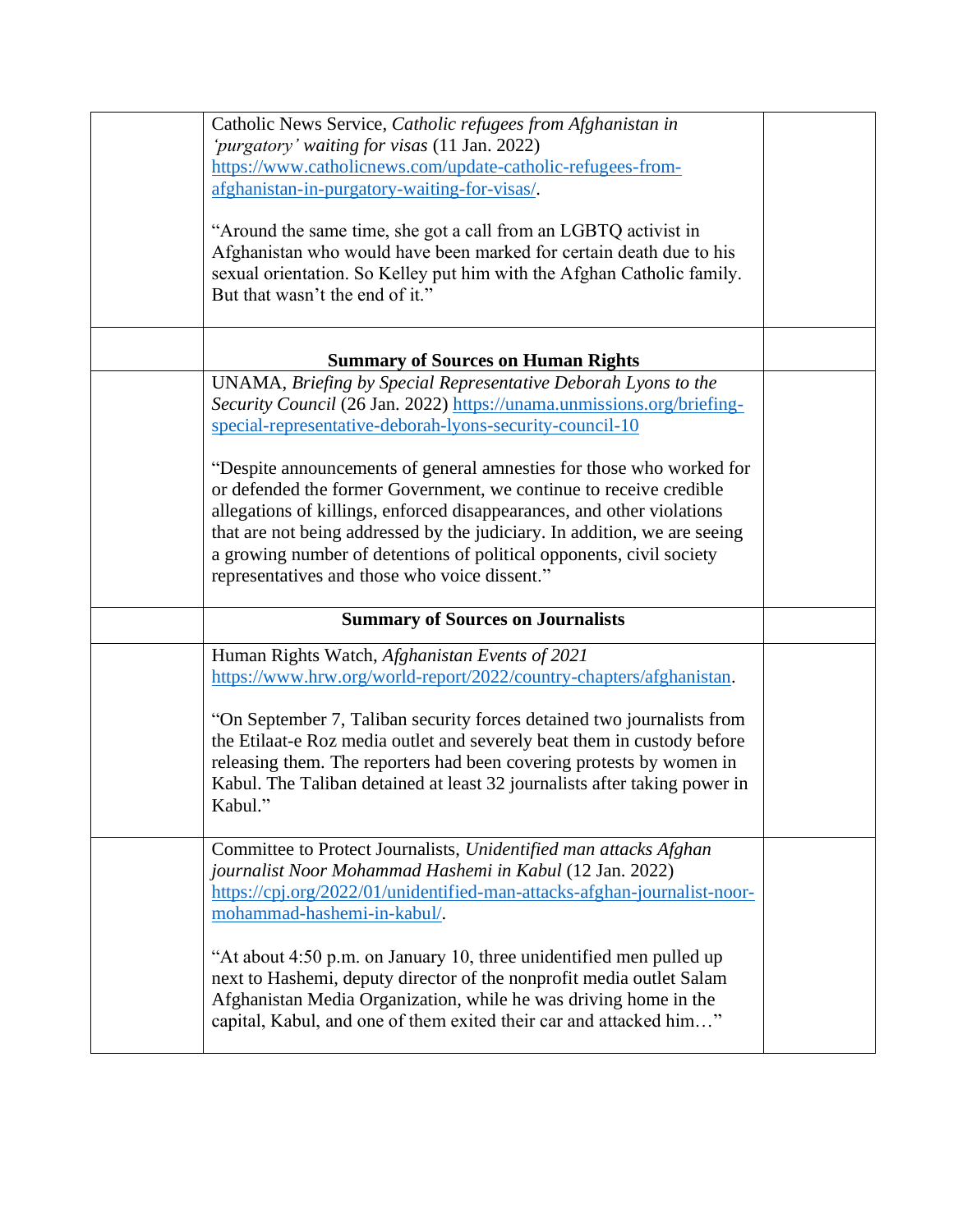| Committee to Protect Journalists, Three Afghan journalist detained<br>following coverage of anti-Taliban protests (11 Jan. 2022)                                                                                                                                                               |  |
|------------------------------------------------------------------------------------------------------------------------------------------------------------------------------------------------------------------------------------------------------------------------------------------------|--|
| https://cpj.org/2022/01/three-afghan-journalists-detained-following-<br>coverage-of-anti-taliban-protests/.                                                                                                                                                                                    |  |
| "On January 6, armed Taliban authorities detained the three journalists,<br>all of whom work at the Kabul Lovers YouTube-based broadcaster,<br>along with Azizi's brother Rashid Azizi, while they were at a restaurant<br>in the Shari Naw area of Kabul's District Four"                     |  |
| <b>Summary of Sources on Scholars</b>                                                                                                                                                                                                                                                          |  |
| Science.org, Afghan scholars find a warm welcome in Rwanda (4 Jan.<br>2022) https://www.science.org/content/article/afghan-scholars-find-<br>warm-welcome-rwanda.                                                                                                                              |  |
| "A civil engineer from Herat, in western Afghanistan, she had been on<br>the run from the Taliban for a month and was holed up with her husband<br>and two young sons in Mazar-i-Sharif."                                                                                                      |  |
| "Salarzai and his family moved from house to house in Kabul to evade<br>Taliban pursuers."                                                                                                                                                                                                     |  |
| <b>Summary of Sources on Dissenters</b>                                                                                                                                                                                                                                                        |  |
| Wall Street Journal, Taliban Detain Prominent Critic, Intensifying the<br>Crackdown on Dissent in Afghanistan (9 Jan. 2022)<br>https://www.wsj.com/articles/taliban-detain-prominent-critic-<br>intensifying-crackdown-on-dissent-in-afghanistan-<br>11641744527?reflink=share_mobilewebshare. |  |
| "The Taliban have arrested a Kabul university professor who gained<br>national fame for berating a senior official on live television, a sign of<br>the intensifying crackdown on critics of Afghanistan's new regime."                                                                        |  |
| "Taliban chief spokesman Zabiullah Mujahid confirmed the arrest of<br>Mr. Jalal on Twitter, calling the professor a "fanatic" who used social<br>media to incite people. Mr. Mujahid posted screenshots of a social-<br>media account posting anti-Taliban messages in the professor's name."  |  |
| "One man in his 20s was arrested in the western province of Farah after<br>he demanded in a Facebook post that the Taliban use the taxes they                                                                                                                                                  |  |